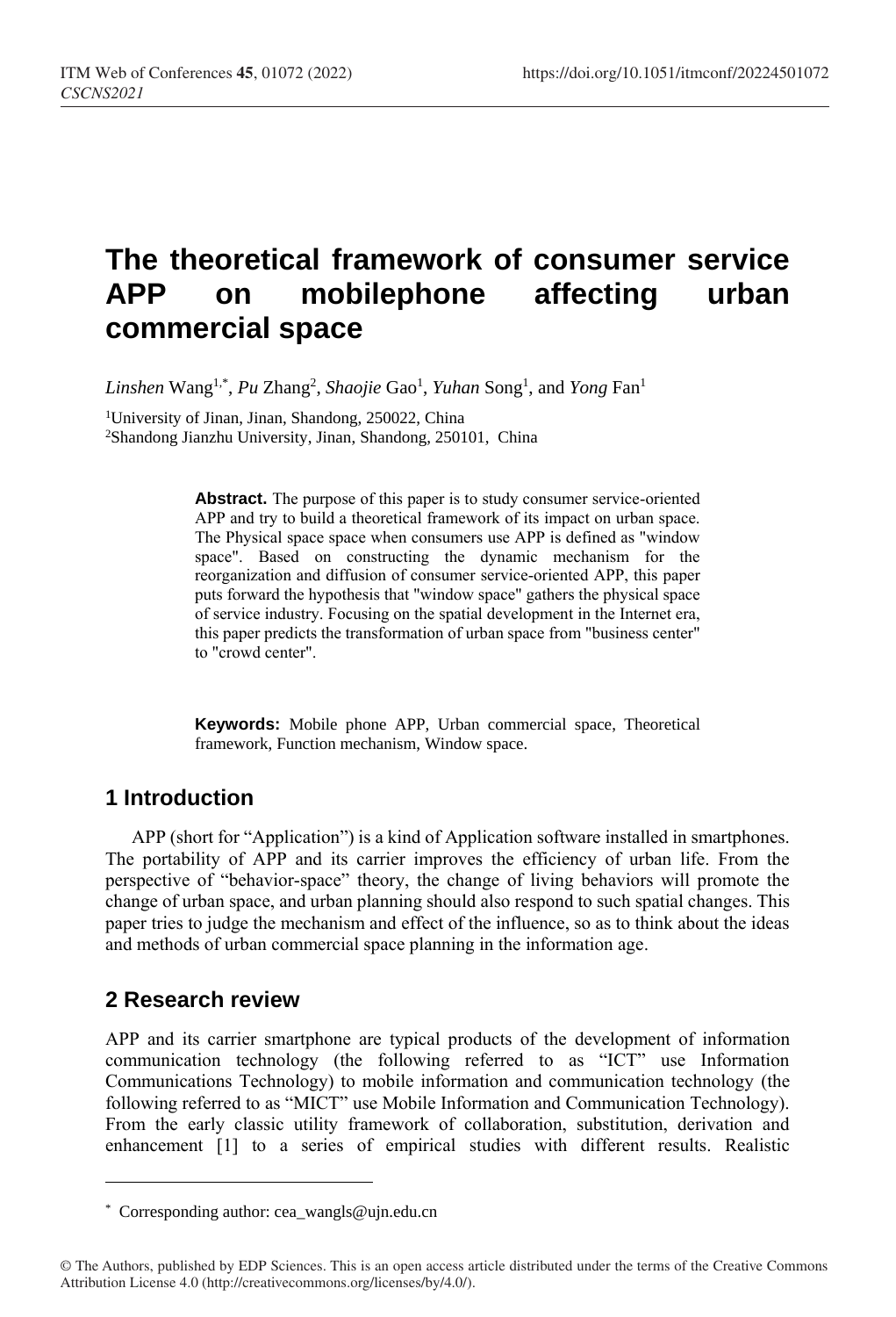spatiotemporal constraints can affect human network usage behavior, and website use will have special time distribution characteristics, while website use will affect travel behavior [2].

At the stage of MICT's influence on urban space, mobilephones become an important object of this kind of research.In order to arrange activities in a relatively free way, it is necessary to make the behavior time-selective and malleable [3]. How to use mobile phone data in building design and urban planning to fully understanding and analysis of real space, the change of the design process, or specific to the virtual space form and special environment is worth thinking about [4]. In the existing research on urban planning response in the information age, systematic research has emerged in the aspects of public participation in planning compilation brought by new media, construction of urban planning management system driven by geographic information [5], and cultivation of special functional areas of high-tech industry.The spatial changes of urban residents' behavior, urban economic activities and urban spatial morphology are all worthy of attention.

To sum up: Firstly, urban space research in the era of mobile information should be at the forefront, but there are few spatial studies on consumer service APP with certain particularity and wide use. Secondly, predecessors and colleagues have laid a strong theoretical foundation on the impact of ICT on urban space, and the strong informatization wave and the development of complex cities in China provide a wealth of cases worth exploring. Thirdly, the research on the correlation between mobile phone and urban space involves the use of mobile phone and its software to complete the dialogue and echo with urban real space, as well as its impact on urban real space, but there are gaps in the specific spatial action mechanism. Fourthly, responding to the urban planning in the information age is a very important new proposition.

## **2 Theoretical basis**

Consumer service APP carry significant spatial characteristics, and its spatial action of this type of APP are as follows: I. Spatial information transmission, that is, APP allows consumers and service providers to know each other's spatial location information; II. The space limitation, that is, the APP background usually choose only within A certain distance of services to consumers, push ("food and beverage", "[leisure](javascript:;) [and](javascript:;) [entertainment](javascript:;)") III. Space order reorganization, namely the APP background when push to consumers on the basis of popularity, reputation, price, open time and consumer requirement for the above services within the scope of sorting, the sorting of the different situations will bring service space location of the reorganization, can also lead to the weakening of geographical proximity advantage.IV. Instant reserve space, namely the service provider through the APP for consumer choice and complete the online trading, there will be a certain amount of time to preparation of the reality space consumer services, the similar production "instant" ("Just in Time") concept of "at the time of need, according to the need of production quantity needed products" advocated toughness production space.

# **3 Framework building**

#### **3.1 Mechanism construction and influence effect hypothesis**

Based on the above principle of spatial action, the mechanism of consumer service APP affecting urban commercial space is further studied. At a certain distance critical point, the consumer's choice probability appears maximum. The formula is as follows: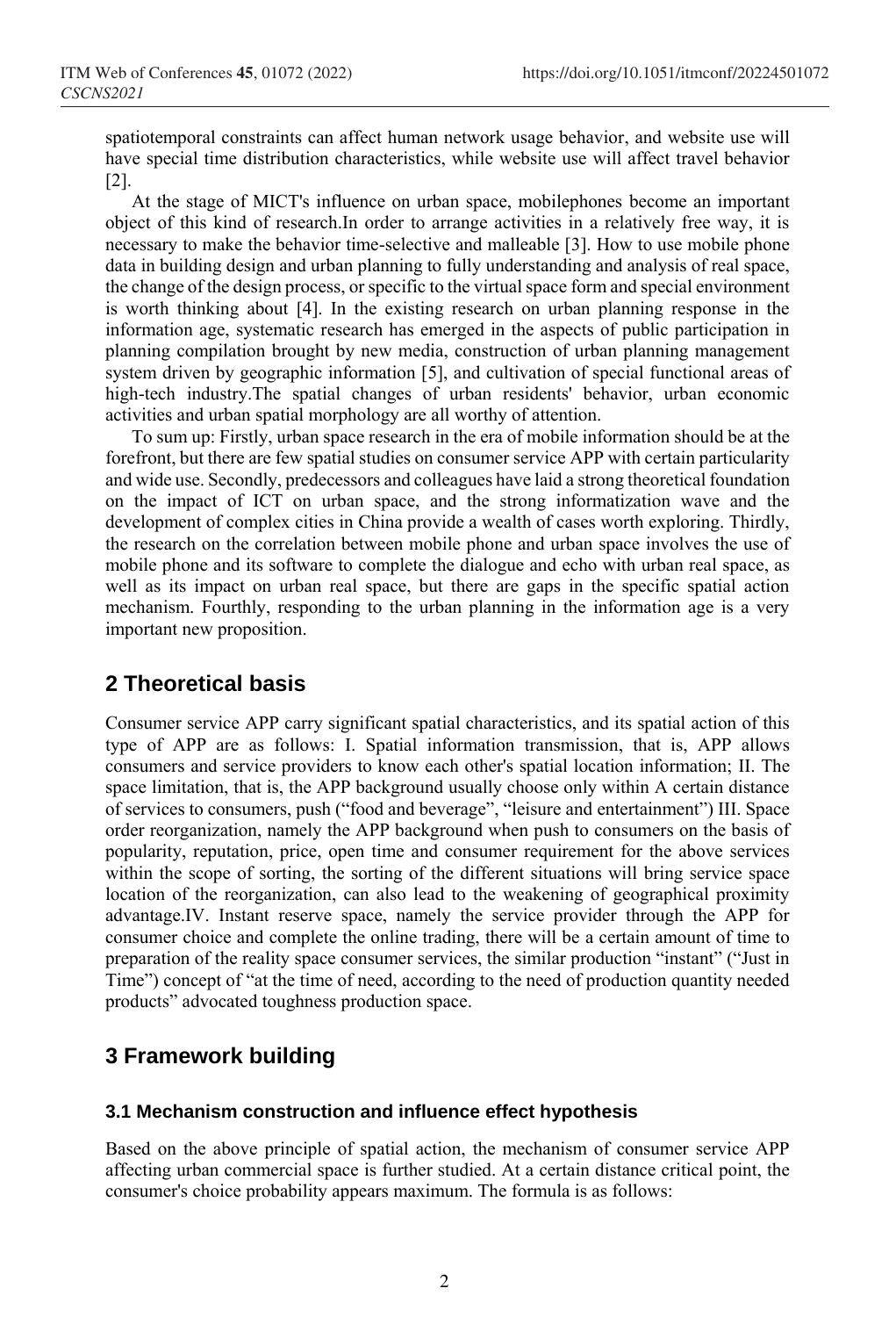$$
P = e^V / (1 + e^V) \tag{1}
$$

$$
V = -x(s - kX)^2 + X^2k^2x \tag{2}
$$

Use P for probability of individual using APP. Use x for consumer social attribute index, judging its value according to different social attributes; Uses for distance between consumers and merchants; Use k for a constant;  $X = Cq1$ , use X for attraction index,  $C = C1$ - C2, use C for price variable. Use C1 for offline commodity price, use C2 for online commodity price. Use ql for praise rate. When  $P \geq K1$ , consumers will choose to consume, when  $P \le k_1$ , consumers will choose to give up consumption.

Based on spatial aggregation and diffusion mechanism, consumer service APP urban commercial spatial effect hypothesis include: one, the APP services to APP consumer gathered in the locality of the reality space, form the APP consumer community centered, APP services around the circle around the urban space structure (different from commercial center as the center of the city space structure). Second, the mobility of mobile APPs promotes the diversification of consumers' use space and the randomness of spatial distribution of APP service providers. Thirdly, the diffusion mechanism formed by the spatial reorganization function of APP causes the mismatch between commercial centers in virtual space and real space to a certain extent.

#### **3.2 "Window space" for consumers to use APP**

The real space where consumers use APP to search for service providers is a "window space" that connects virtual space. This kind of space has the characteristic of time space double dimension. Consumers a certain number of cases in some area, the "window space" growth rate and using the consumer number, unused APP is directly proportional to the product of the number of consumers, according to the growth curve model is derived: In a certain period of time, the "window space" in different distances will appear in different states of slow growth, rapid growth or saturation. The formula is as follows:

$$
N(S) = L / (e^{-bSM}(L/N_0 - 1) + 1)
$$
\n(3)

Use N for window space scale;  $L = k$  'h, use L for living demand (i.e., the limit value of N(S), determined by the population of the research area), use k' for a constant. Use h for total number of people living in (employment) center; Use b for adjustment coefficient; Use S for distance between the consumer group and the residence (employment) center (point of departure),  $0 < S \leq S$ 0, use S0 for distance between the residence (employment) center and the business center;  $M = h / \pi r^2$ , use M for quotient circle size index. Use h for total number of users in the quotient circle, use r for quotient circle radius; Use N0 for number of consumers using APP in the distance from the residence (employment) center at a certain time.

#### **3.3 Correlation between consumer "window space" and location evolution of service providers**

By collecting consumer location data and service provider location in orders of "Meituan" and "Dianping", the spatial and spatio-temporal change of density and location is quantitatively analyzed respectively. The multi-distance clustering analysis method is adopted to calculate the spatial correlation between APP service provider location and consumer use by their household ratio, area ratio and their associated spatial weight (within a certain period of time). The formula is as follows: